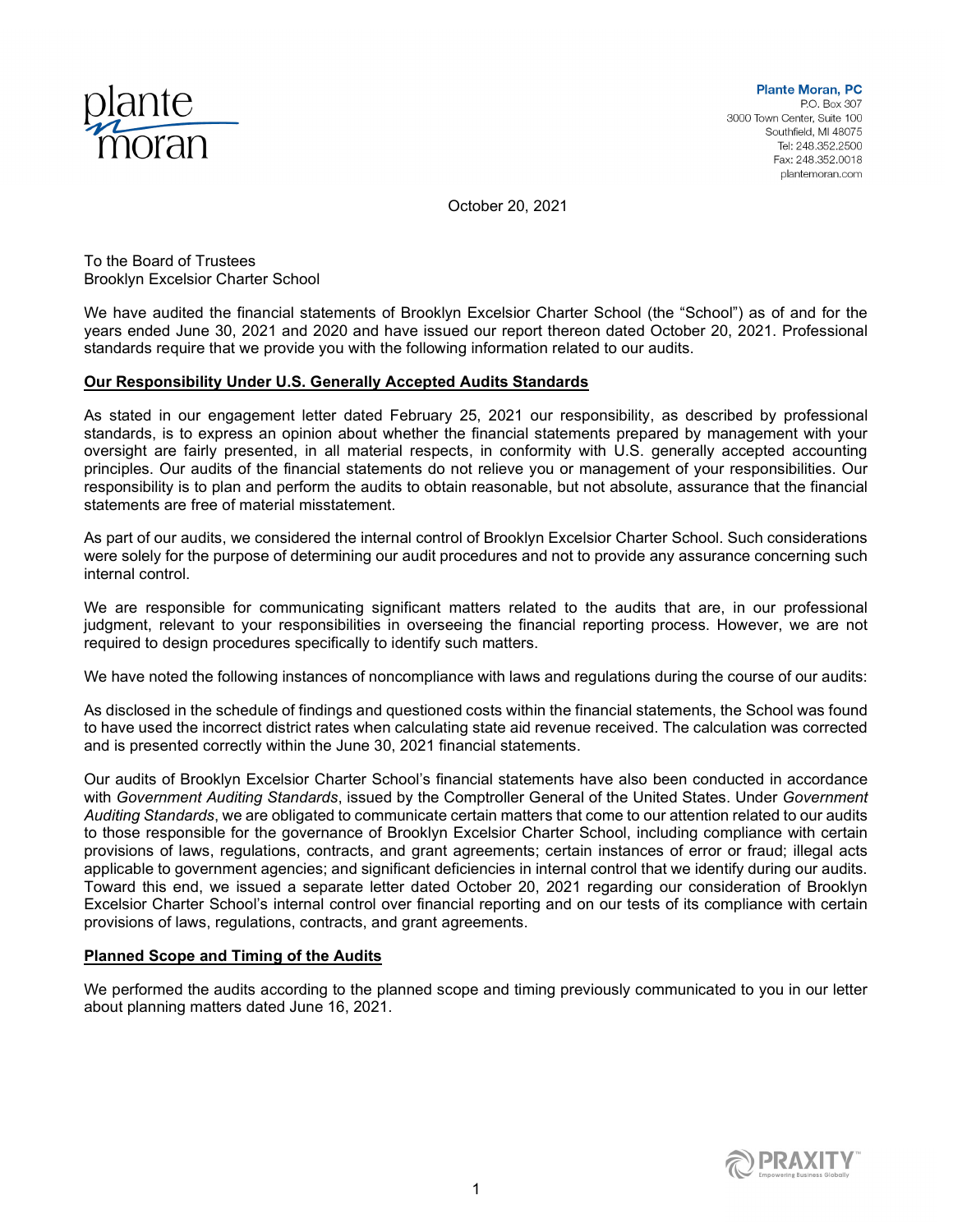# Significant Audit Findings

#### Qualitative Aspects of Accounting Practices

Management is responsible for the selection and use of appropriate accounting policies. In accordance with the terms of our engagement letter, we will advise management about the appropriateness of accounting policies and their application. The significant accounting policies used by Brooklyn Excelsior Charter School are described in Note 2 to the financial statements.

No new accounting policies were adopted, and the application of existing policies was not changed during 2021 and 2020.

We noted no transactions entered into by the School during the year for which there is a lack of authoritative guidance or consensus.

We noted no significant transactions that have been recognized in the financial statements in a different period than when the transaction occurred.

Accounting estimates are an integral part of the financial statements prepared by management and are based on management's knowledge and experience about past and current events and assumptions about future events. Certain accounting estimates are particularly sensitive because of their significance to the financial statements and because of the possibility that future events affecting them may differ significantly from those expected.

There were no significant balances, amounts, or disclosures in the financial statements based on sensitive management estimates.

The disclosures in the financial statements are neutral, consistent, and clear.

#### Difficulties Encountered in Performing the Audits

We encountered no significant difficulties in dealing with management in performing and completing our audits.

#### Disagreements with Management

For the purpose of this letter, professional standards define a disagreement with management as a financial accounting, reporting, or auditing matter, whether or not resolved to our satisfaction, that could be significant to the financial statements or the auditor's report.

We are pleased to report that no such disagreements arose during the course of our audits.

### Corrected and Uncorrected Misstatements

Professional standards require us to accumulate all known and likely misstatements identified during the audits, other than those that are trivial, and communicate them to the appropriate level of management. Management has corrected all such misstatements.

#### Significant Findings or Issues

We generally discuss a variety of matters, including the application of accounting principles and auditing standards, business conditions affecting the School, and business plans and strategies that may affect the risks of material misstatement, with management each year prior to our retention as the School's auditors. However, these discussions occurred in the normal course of our professional relationship, and our responses were not a condition of our retention.

As required by 2 CFR Part 200, we have also completed an audit of the federal programs administered by the School. The results of that audit are provided to the board of trustees in our report on compliance with requirements applicable to each major program and on internal control over compliance in accordance with 2 CFR Part 200 dated October 20, 2021.